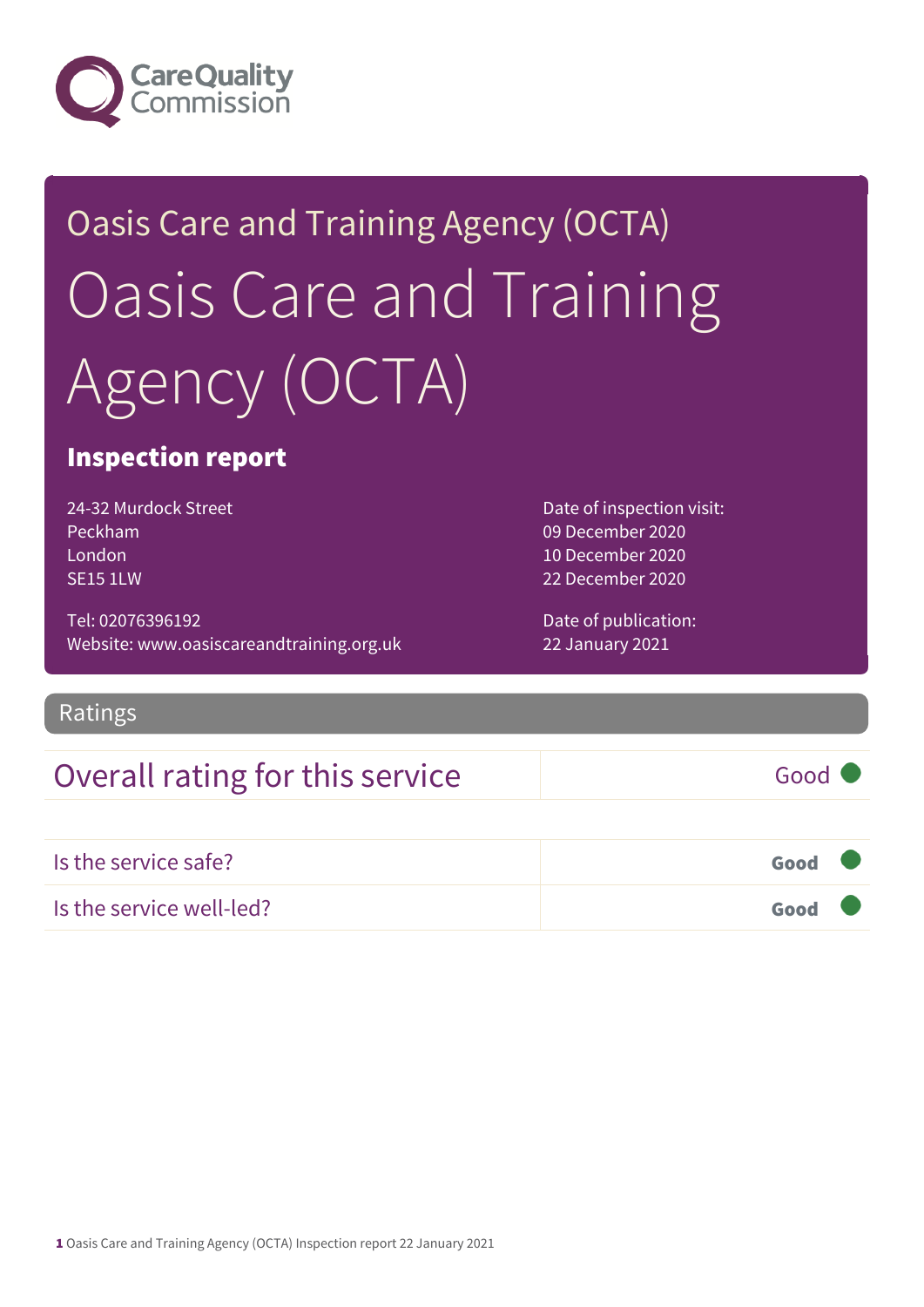## Summary of findings

### Overall summary

#### About the service

Oasis Care and Training Agency (OCTA) is a domiciliary care agency. It provides personal care to people living in their own homes. It provides a service to younger disabled adults and older people, some living with dementia. Not everyone who used the service received personal care. CQC only inspects where people receive personal care. This is help with tasks related to personal hygiene and eating. Where they do we also consider any wider social care provided.

At the time of the inspection the provider was supporting 113 people with personal care living in the London Boroughs of Greenwich, Lambeth and Croydon.

#### People's experience of using this service and what we found

People and their relatives told us they had developed kind and caring relationships with their regular care workers and were treated with respect when they contacted the office. One relative said, "I am comfortable with them in my home and they treat me, my family and my home with respect."

Where people and their relatives raised issues or concerns with their care and support, the provider worked with them to resolve the problem. The registered manager and his team were proactive with information we received during the inspection and met with people to discuss and resolve their concerns.

People and their relatives thanked the service for how they had been supported during COVID-19 and how they had worked extremely hard to try to minimise any disruption to their services. A comment in a telephone check record stated, 'My care worker is doing such a good job with everything that is going on and keeping me safe.'

People were supported by a dedicated staff team who felt proud to work for the organisation and spoke positively about the open and friendly working environment. We received many positive comments about how staff had been supported and always had access to the management team for advice, especially during challenging periods throughout the peak of the pandemic.

The provider had monitoring systems in place to ensure people were contacted to check on their health and wellbeing and to give feedback about their care and support. The provider had translated COVID-19 government guidelines for people, their relatives and staff to ensure they fully understood how to stay safe and protect themselves from the virus.

Despite the COVID-19 challenges the service had to deal with immediately after the last inspection, the management team implemented action plans to address issues and strived to make the necessary improvements. Care workers were positive about the training and support they received with a focus on the management of people's medicines.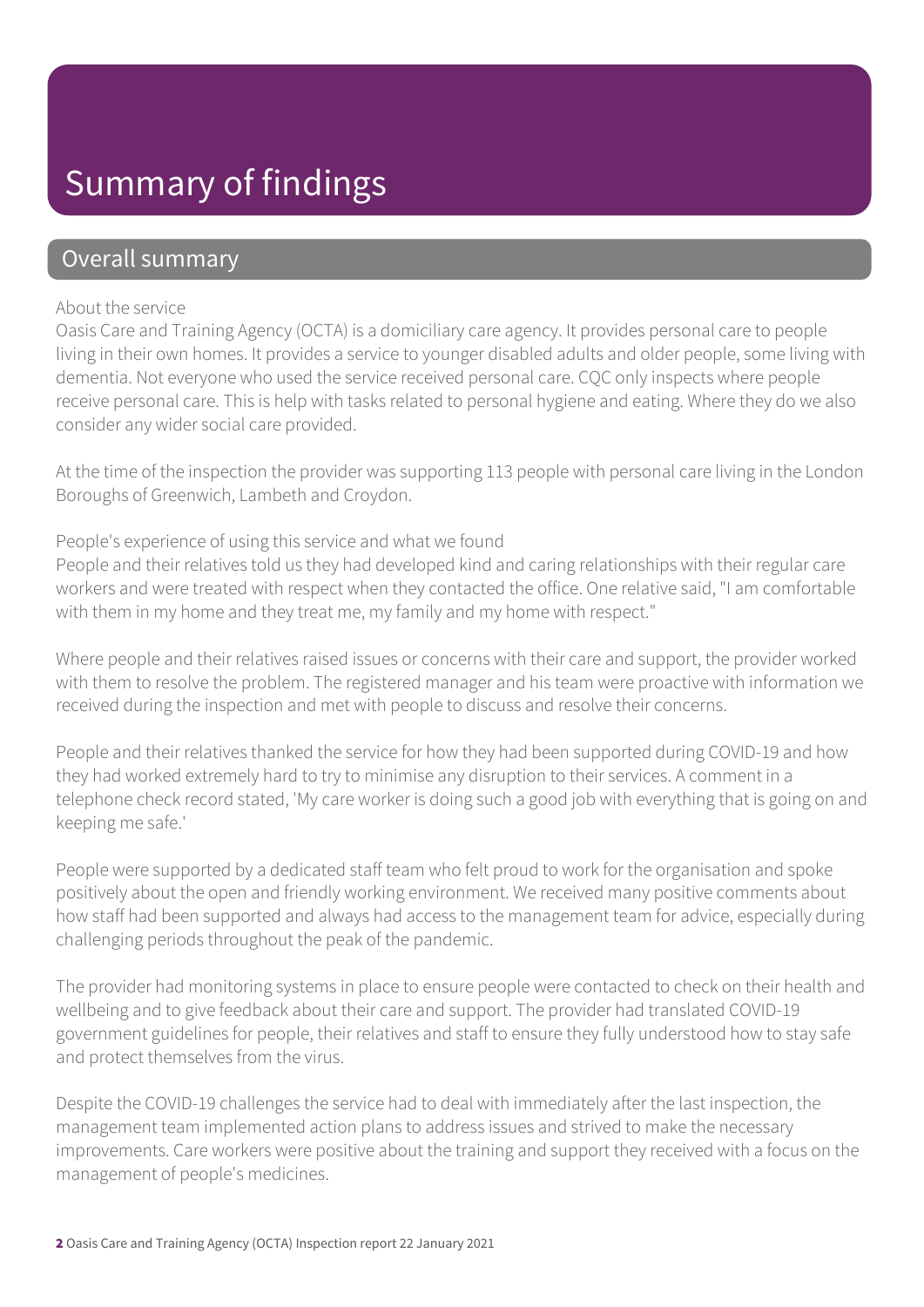For more details, please see the full report which is on the CQC website at www.cqc.org.uk

#### Rating at last inspection and update

The last rating for this service was Requires Improvement (published 18 April 2020) and there was a breach of regulations. The provider completed an action plan after the last inspection to show what they would do and by when to improve. At this inspection we found improvements had been made and the provider was no longer in breach of regulations.

#### Why we inspected

We carried out an announced comprehensive inspection of this service on 18 February 2020. A breach of legal requirements was found. The provider completed an action plan after the last inspection to show what they would do and by when to improve the management of people's medicines.

We undertook this focused inspection to check they had followed their action plan and to confirm they now met legal requirements. This report only covers our findings in relation to the Key Questions Safe and Wellled which contain those requirements.

The ratings from the previous comprehensive inspection for those key questions not looked at on this occasion were used in calculating the overall rating at this inspection. The overall rating for the service has changed from Requires Improvement to Good. This is based on the findings at this inspection.

You can read the report from our last comprehensive inspection, by selecting the 'all reports' link for Oasis Care and Training Agency (OCTA) on our website at www.cqc.org.uk.

#### Follow up

We will continue to monitor information we receive about the service. If we receive any concerning information we may return to inspect.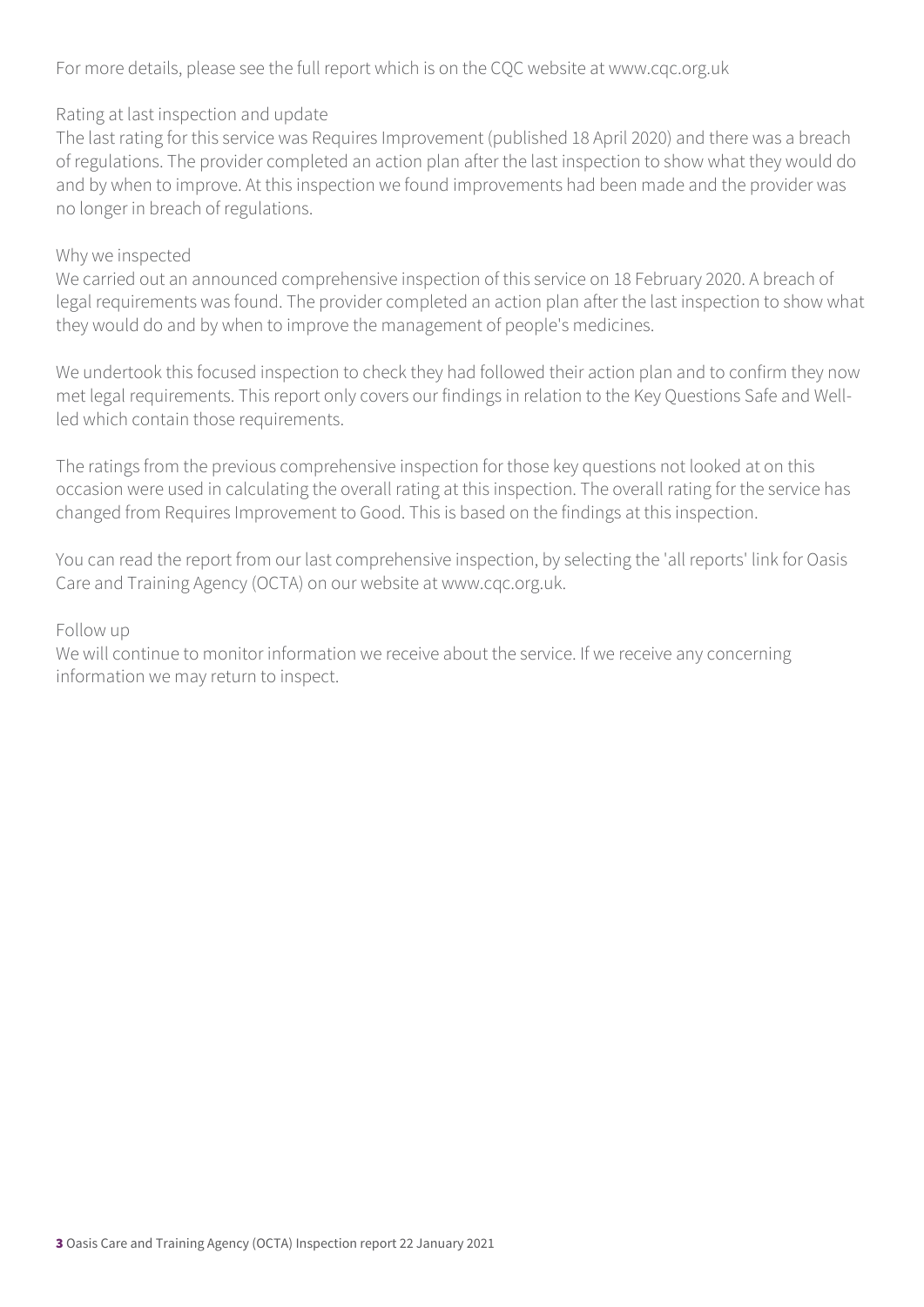## The five questions we ask about services and what we found

We always ask the following five questions of services.

| Is the service safe?                    | Good |
|-----------------------------------------|------|
| The service was safe.                   |      |
| Details are in our safe findings below. |      |
|                                         |      |
| Is the service well-led?                | Good |
| The service was well-led.               |      |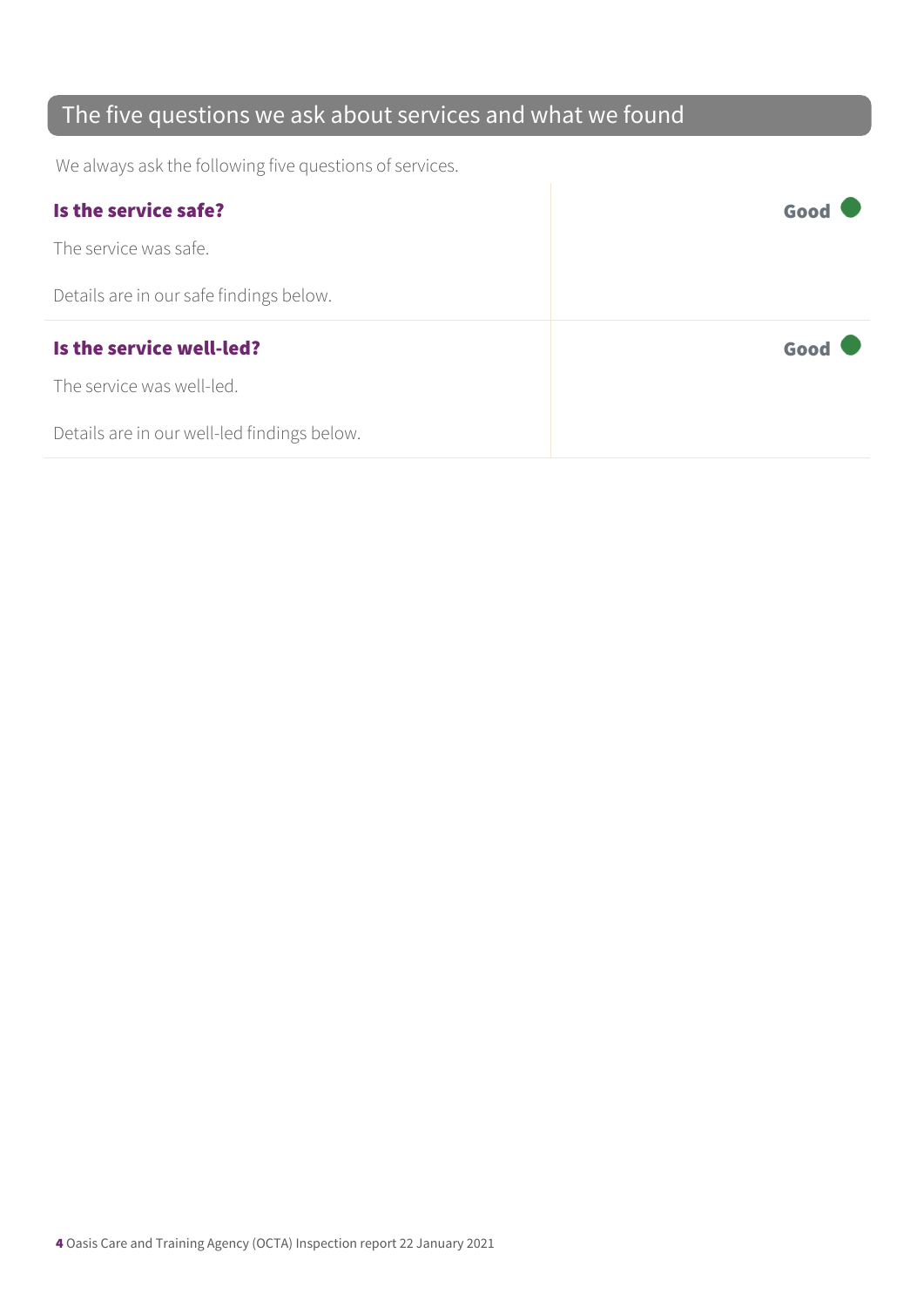

# Oasis Care and Training Agency (OCTA)

### Detailed findings

# Background to this inspection

#### The inspection

We carried out this inspection under Section 60 of the Health and Social Care Act 2008 (the Act) as part of our regulatory functions. We checked whether the provider was meeting the legal requirements and regulations associated with the Act. We looked at the overall quality of the service and provided a rating for the service under the Care Act 2014.

#### Inspection team

This inspection was carried out by two inspectors and two Experts by Experience. An Expert by Experience is a person who has personal experience of using or caring for someone who uses this type of service.

#### Service and service type

Oasis Care and Training Agency (OCTA) is a domiciliary care agency. It provides personal care to people living in their own homes.

The service had a manager registered with the Care Quality Commission. A registered manager is a person who is legally responsible for how the service is run and for the quality and safety of the care provided.

#### Notice of inspection

We gave the provider three days' notice because we needed to ensure somebody would be available to assist us with the inspection and to review records before the site visit.

Inspection activity started on 8 December and ended on 23 December 2020. We requested a range of documents related to people's care and policies and procedures that were sent to us by the registered manager between 4 and 21 December. We visited the office location on the 9 and 10 December to see the management team and to review further records related to the service. We made calls to people and their relatives between 8 and 22 December and calls to care staff between 8 and 23 December 2020.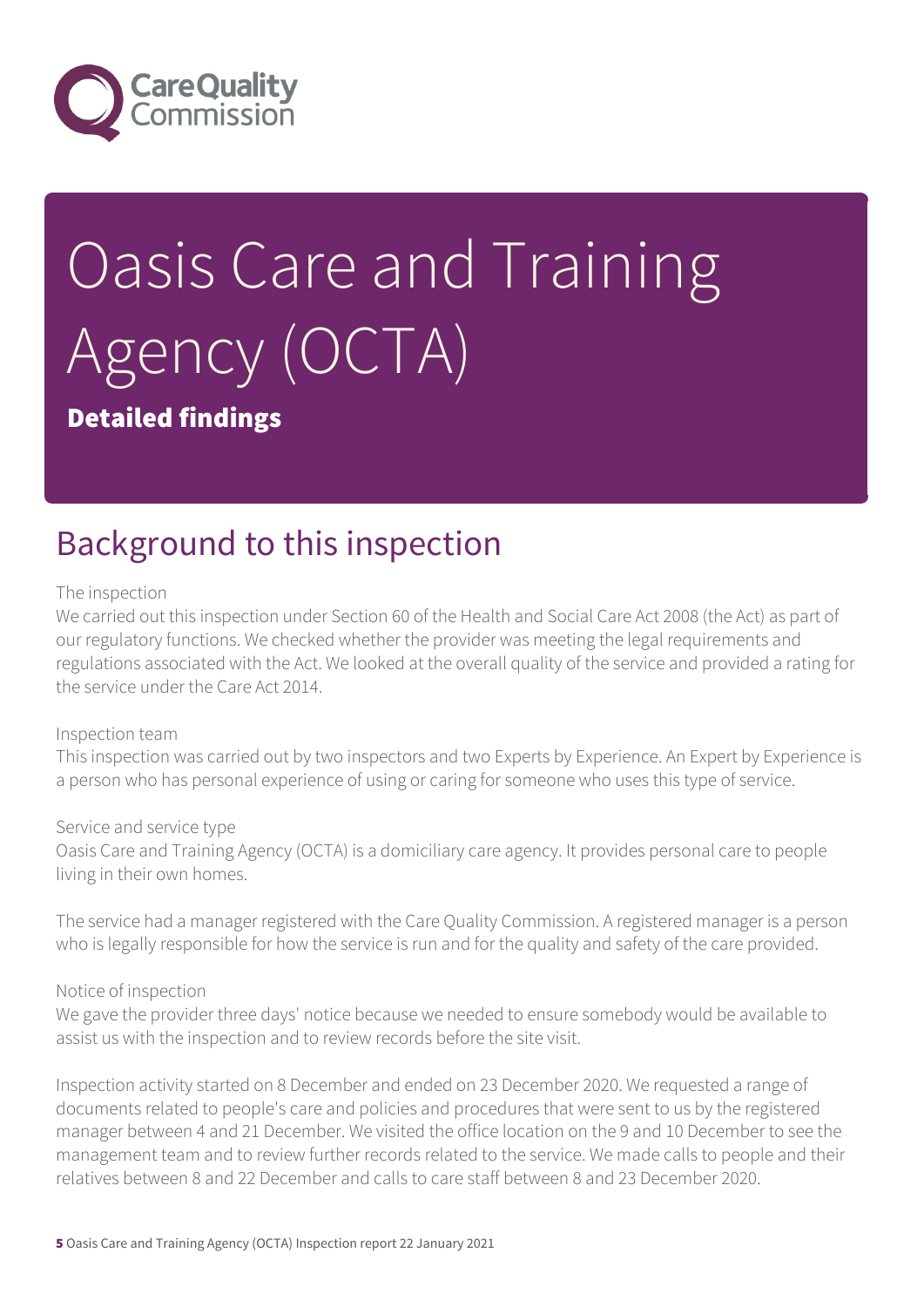#### What we did before the inspection

We reviewed information we had received about the service since the last inspection. This included any significant incidents that occurred at the service. The provider was not asked to complete a provider information return prior to this inspection. This is information we require providers to send us to give some key information about the service, what the service does well and improvements they plan to make. We took this into account when we inspected the service and made the judgements in this report. We contacted three local authority commissioning teams and reviewed the previous inspection report. We used all of this information to plan our inspection.

We also reviewed recent Electronic Call Monitoring (ECM) data for 35 people, including 14 people who received double handed care visits, over a period of four weeks in November 2020.

#### During the inspection

We reviewed a range of records related to 16 people's care and support. This included people's care plans, risk assessments, medicines records and 10 staff files in relation to recruitment and training. We also reviewed records related to the management of the service, which included safeguarding investigations, incidents and accidents, quality assurance checks and minutes of team meetings.

We spoke with 18 staff members. This included the registered manager, three care coordinators and two human resources officers. We also contacted 21 care workers and spoke with 12 of them.

We made calls to 55 people and spoke with 16 people and 21 relatives.

#### After the inspection

We continued to seek clarification from the provider to validate evidence found related to ECM data, incident records and their follow up with the relevant health and social care professionals, quality assurance records and feedback we received from people and their relatives. We provided formal feedback to the registered manager via email on the 22 December 2020. We spoke with two health and social care professionals who had experience of working with the service.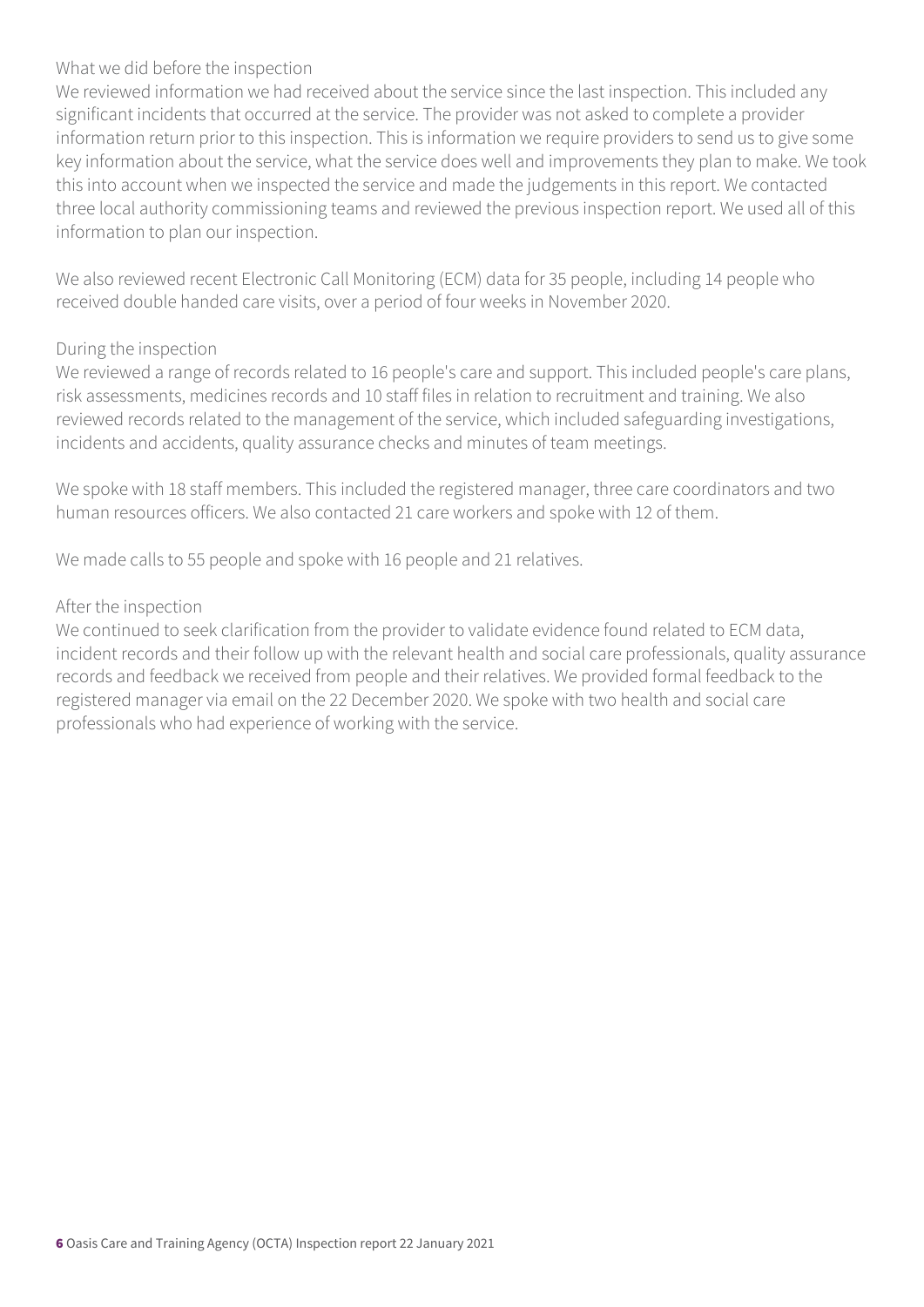## Is the service safe?

# Our findings

Safe – this means we looked for evidence that people were protected from abuse and avoidable harm.

At the last inspection this key question was rated as requires improvement. At this inspection this key question has now improved to good. This meant people were safe and protected from avoidable harm.

Using medicines safely

At our last inspection the provider's systems were not always robust enough to demonstrate safe medicines management and best practice was not always followed. This was a breach of regulation 12 (Safe care and treatment) of the Health and Social Care Act 2008 (Regulated Activities) Regulations 2014.

Enough improvement had been made at this inspection and the provider was no longer in breach of regulation 12.

● The service had made significant improvements in how people's medicines were managed and we received overwhelmingly positive feedback from care workers about how they had been supported in this area. One care worker said, "The training and support has been very good. Along with this, we get sent regular reminders in our WhatsApp group about medicines and the trainers are always available to answer any questions to help us out."

● The registered manager had discussed the findings from the last inspection across the staff team and developed an action plan to address the issues. Care workers received regular refresher training and a short medicines training video had been produced and shared with all staff for them to be able to review regularly. One care worker said, "This video was really helpful and gave us a lot of confidence to know what to do. They have taken this topic very seriously."

● The provider had started using a new electronic monitoring system for people's medicines administration records (MARs), which was being implemented at the time of the inspection. Approximately half of the service had been moved over to electronic MARs, with the aim to be completed by the end of the year. The registered manager acknowledged the impact of COVID-19 had delayed the completion date.

 ● People's medicines were now monitored in real time and the system gave information about people's medicines for care staff to follow. If this was not recorded within the app, the monitoring officers would receive an alert. A care coordinator demonstrated how this worked and how the alerts were followed up, with daily checks in place. They added, "With this alert, it gives us a heads up and we can chase anything up right there and then, rather than waiting for MAR charts to be checked at the end of the month."

#### Staffing and recruitment

At our last inspection we recommended the provider follows safer recruitment processes to ensure they requested suitable references to evidence satisfactory conduct in previous employment within the health and social care industry. The provider had made improvements.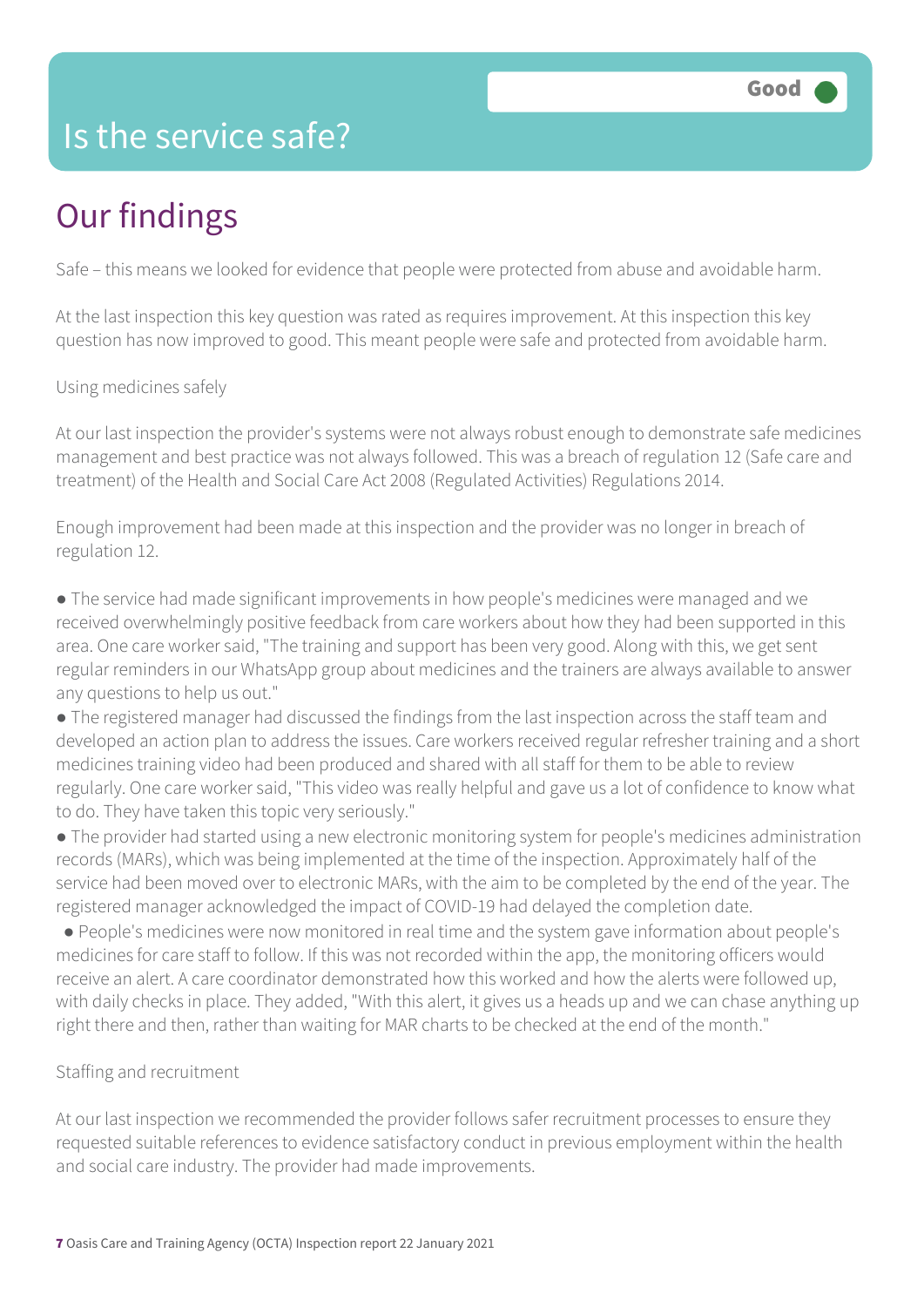● Actions had been taken since the last inspection to ensure safer recruitment processes were followed to ensure staff were suitable to work with people who used the service. Staff files had been audited to identify any records that needed to be updated and files contained a full work history including explanations of any employment gaps.

● All appropriate checks for staff had been completed and there was evidence of photographic proof of identity and appropriate references in place. Character references were requested to give further assurance of suitability if applicants had no previous experience in health and social care.

● The provider continued to use an Electronic Call Monitoring system (ECM) where care workers logged in and out of their visits and feedback about punctuality and timekeeping had improved since the last inspection. Where samples of ECM data highlighted possible timekeeping issues, we followed this up with people and their relatives who confirmed they did not have any issues. People and their relatives told us if their care workers were running late, they would generally get an update.

● The registered manager explained they had different arrangements in place with local authorities where they could arrive within a specific time period of the scheduled visit time, usually around 30 minutes. The provider had also informed people and their relatives about the possibility of call disruption due to COVID-19.

● Positive comments included, "We always have two carers and they are always here. They don't hesitate to stay longer if they have to" and "They come four times a day, are on time and stay for the allocated time. They let me know if they are running late and they have been working very hard."

● Care workers told us their rotas were manageable and mainly worked in their local areas, having enough time to get between calls. Recruitment had been ongoing throughout the pandemic and there were contingency plans in place to cover any sickness or absence due to COVID-19.

Learning lessons when things go wrong

● There were procedures in place for reporting incidents and accidents, with regular reminders sent out to staff about their responsibilities. We saw health and social care professionals were updated with any concerns or changes in people health. A health and social care professional told us the provider communicated well and addressed any issues when they were raised.

● We saw an example of an incident related to a failed visit used as a learning experience across the service and to remind staff about the importance of following procedures. This had been discussed in management meetings and sent out in memos to care staff, with staff involved having further training and supervision to reflect on the incident.

Systems and processes to safeguard people from the risk of abuse

● There were safeguarding procedures in place with information and guidance for staff to follow. Investigations had been carried out and shared with the relevant authorities when any allegations had been raised. Although some documents related to investigations were not always kept together within the safeguarding file, the registered manager was able to show us they were in place and had been completed at the time of the incident.

● Staff completed safeguarding training and this topic was also regularly discussed during supervisions and observations to ensure their understanding. Good practice was seen where staff were reminded about the heightened risk of domestic abuse lockdown and to be vigilant during their visits and report any concerns.

● Staff were able to explain their safeguarding responsibilities and were confident any concerns raised would be followed up immediately. Comments included, "Where I have done this previously, they dealt with it very professionally" and "They do listen to us if we have any safeguarding concerns. They have taken this very seriously and really improved in the last year."

● People and their relatives told us they felt safe with the care they received. One person said, "I feel very safe as I have the same carer every day. If they are on holiday, someone else comes and it is also somebody I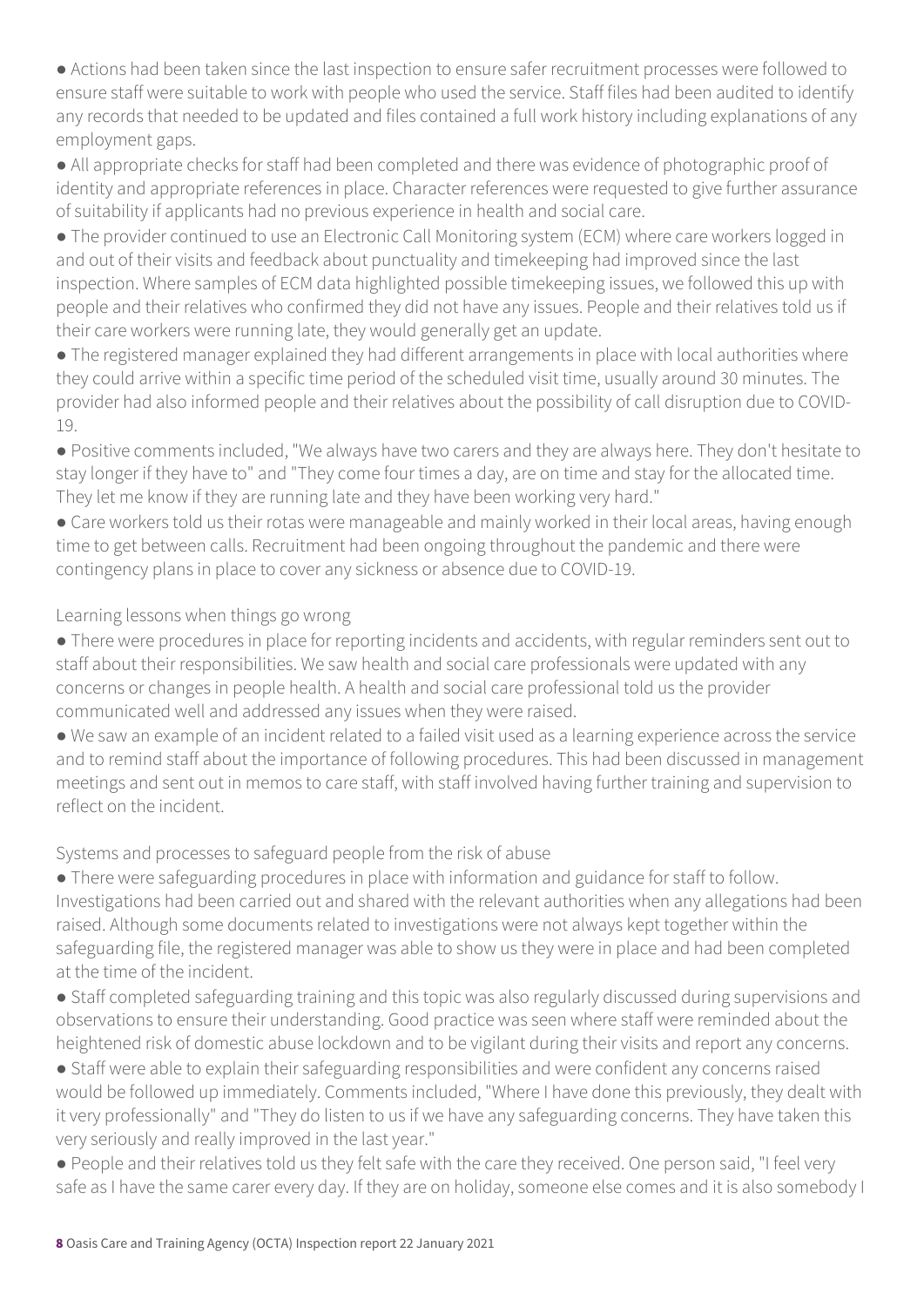know."

Assessing risk, safety monitoring and management

● Risks to people continued to be assessed before the service started and if there were any changes in their health and wellbeing. Risk assessments had been completed and improvements seen since the last inspection with detailed guidance in place for care workers to follow and keep people safe.

● Areas of risk included people's mobility, continence and skin integrity, with detailed information about repositioning to reduce the risk of pressure sores and moving and handling guidelines to reduce the risk of falls. There were also good examples seen to support people who were at risk of choking, with input from health and social care professionals.

● Staff had a good understanding of the support people needed and how they could reduce any unnecessary risks. Spot checks and observations recorded care workers competencies and their ability to complete tasks in a safe way. One relative said, "My [family member] has multiple complex conditions and the carer bought a book to try to help her understand better, which I thought was wonderful."

● Where one relative highlighted some possible safety issues, we followed this up with the registered manager. They met with the family and confirmed the issue had been addressed, with correspondence from the family they were happy with the outcome.

#### Preventing and controlling infection

• There was an updated infection and prevention control (IPC) policy and regular management meetings discussed government guidelines around safe practices during the COVID-19 pandemic, which included the correct use of personal protective equipment (PPE). This was regularly shared with care workers via a WhatsApp group to ensure they all had immediate access.

● Staff had access to the relevant information to help them understand how to reduce the risk of infection. Staff completed refresher IPC training and had access to other training resources, such as videos and links from the NHS and Public Health England. One care worker said, "We watch the videos, get the updates about best practice for PPE we need to follow, which has been very helpful. If I stay healthy, I will keep my clients healthy and they have been very clear about this."

●Staff were extremely positive about the support from the management team throughout the pandemic and said they could get advice if they had any questions or concerns. Staff confirmed they always had access to PPE and if they were running low, could pick up more or have supplies delivered to them. One care worker said, "They give us plenty of gloves, masks, face shields and hand gel. I'm very happy they have kept us safe during COVID-19."

● Further support was provided to staff during supervision and spot checks continued where possible to ensure staff were following the guidelines. The rollout of weekly COVID-19 testing for staff was just starting and testing kits were being delivered during the inspection. The registered manager said this process would provide further reassurance to people, their relatives, the staff team and their own families.

● People and their relatives were positive about how staff followed correct IPC guidelines when they visited their home. One relative said, "They always wear their masks, they have taken this very seriously. I thank god for them keeping us safe during the pandemic." Two other relatives told us how they were informed at the beginning of the pandemic there would be a limited number of care workers visiting their family member to reduce the risk of infection and this had worked well.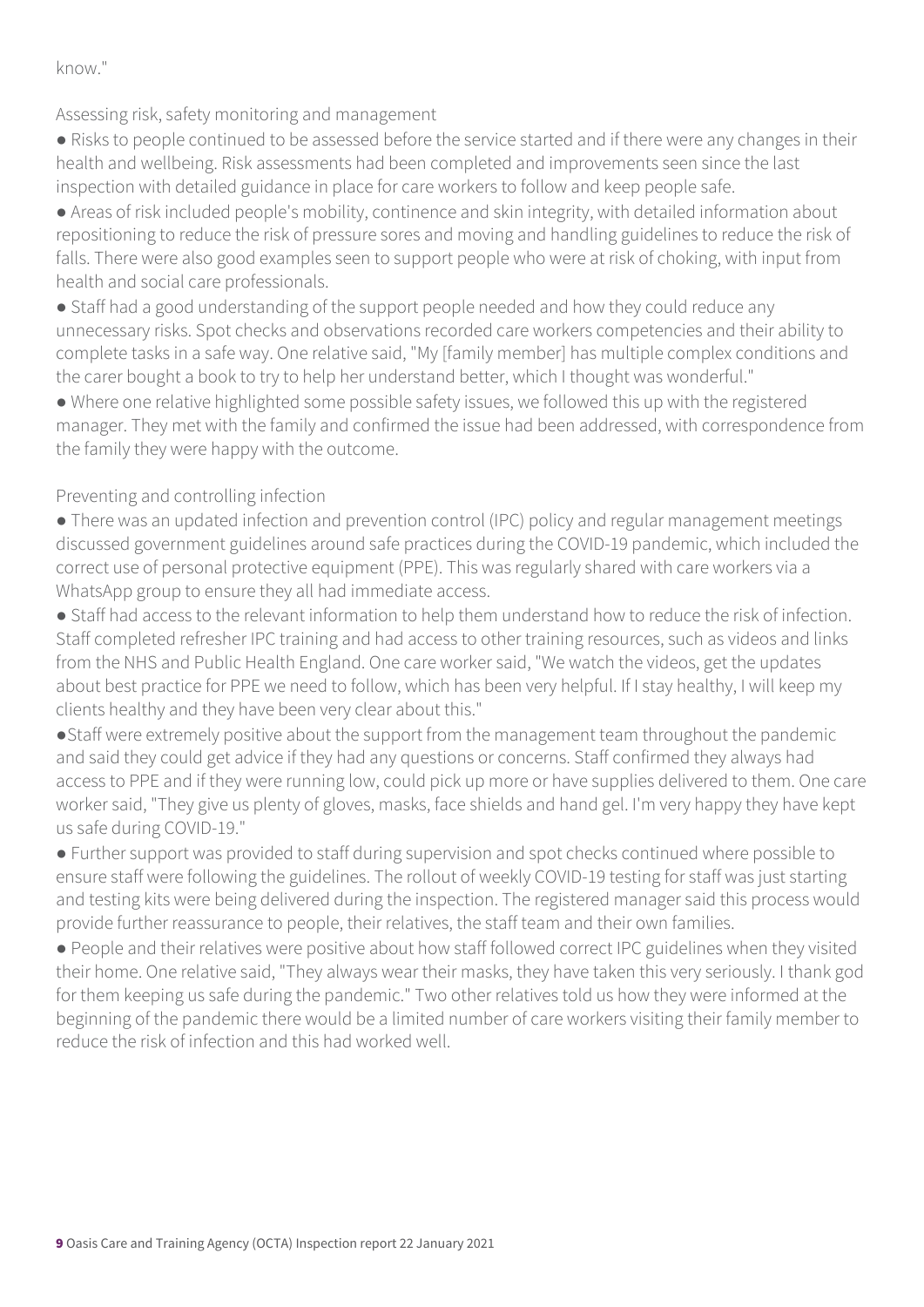## Is the service well-led?

# Our findings

Well-Led – this means we looked for evidence that service leadership, management and governance assured high-quality, person-centred care; supported learning and innovation; and promoted an open, fair culture.

At the last inspection this key question was rated as requires improvement. At this inspection this key question has improved to good. This meant the service was consistently managed and well-led. Leaders and the culture they created promoted high-quality, person-centred care

Continuous learning and improving care

- Improvements had been made since the last inspection with the monitoring of the service. The management team discussed the outcome from the last inspection and implemented action plans, which were regularly reviewed to ensure actions were being completed and improvements were made. This continued to be completed despite the challenges of dealing with the COVID-19 pandemic.
- People's medicines were now being recorded on an electronic monitoring system which allowed daily checks to ensure people had received their medicines. Improvements were also seen in the recording and auditing of people's daily records and increased detail within people's care plans.
- Audit records showed examples of issues being picked up and addressed by the management team and staff were reminded about the importance of recording accurate information about people's care visits. The registered manager said, "We have put a lot of things in place since the last inspection. We've improved how we communicate and learnt from seeing the benefit of electronic documents."
- Regular communication with care workers via daily memos and spot checks were carried out to monitor staff competencies, with further telephone monitoring calls to get feedback about people's care. Care workers told us if any issues were highlighted during spot checks this would be followed up so improvements could be made. One care worker added, "They will also give us positive feedback too, if the client is happy and tell us to keep up the hard work. This is nice to hear as it has been a difficult year."

Managers and staff being clear about their roles, and understanding quality performance, risks and regulatory requirements; How the provider understands and acts on the duty of candour, which is their legal responsibility to be open and honest with people when something goes wrong

- The provider continued to be aware of their responsibilities regarding notifiable incidents that occurred across the service. All relevant notifications for safeguarding incidents had been submitted and followed up with the relevant health and social care professionals. One safeguarding investigation was still in the process of being investigated at the time of the inspection.
- The provider had been open and honest when needed and had informed people and their relatives if they had been made aware of any issues or concerns, involving them in the investigation process. For one incident related to a failed visit, the registered manager had acknowledged this and apologised to the family about it.
- Regular management meetings discussed staff responsibilities and key issues across the service. Care workers spoke positively about the regular reminders they received, which included updates in government guidance and information related to COVID-19. There were also regular COVID-19 meetings to discuss current guidance and what was in place to ensure people and the staff team remained safe.